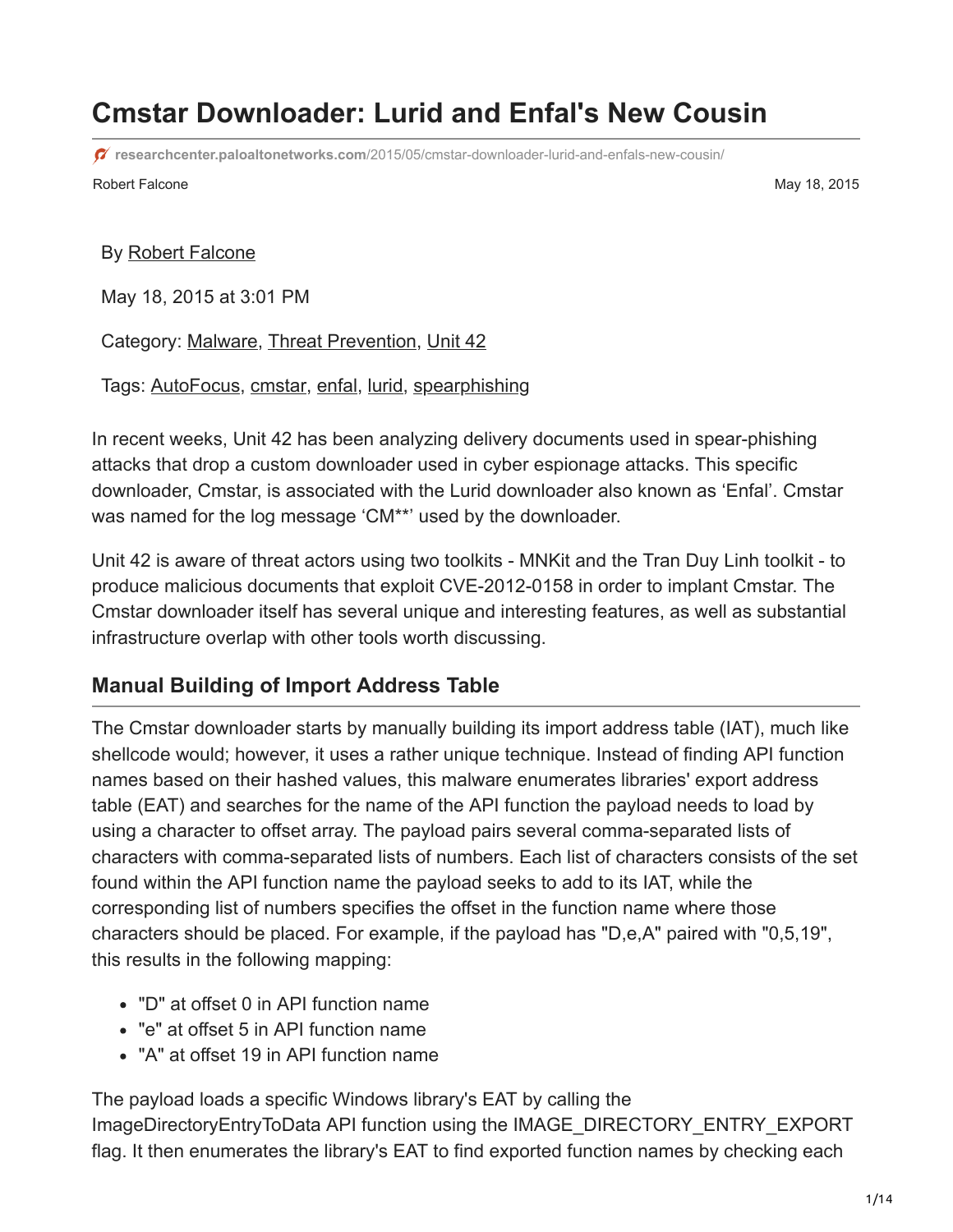function name for the character and the specific offset. Once found, the payload adds the address for the specific API function to its IAT. For instance, the payload checks the EAT of "wininet.dll" using the comparisons mentioned above to find the address to the "DeleteUrlCacheEntryA" API function. One specific Cmstar payload that we analyzed used the character/offsets seen in Figure 1 to locate the API functions within three different Windows libraries to build its IAT.

| Library      | <b>Characters</b> | <b>Offsets</b>          | <b>Function Name</b>  |
|--------------|-------------------|-------------------------|-----------------------|
| wininet.dll  | D,e,A             | 0, 5, 19                | DeleteUrlCacheEntryA  |
| e, O, A      | 3,8,12            | InternetOpenA           |                       |
| e, C, A      | 3,8,15            | <b>InternetConnectA</b> |                       |
| p, O, A      | 3,4,15            | <b>HttpOpenRequestA</b> |                       |
| p, S, A      | 3,4,15            | <b>HttpSendRequestA</b> |                       |
| p, E, A      | 3,4,14            | <b>HttpEndRequestA</b>  |                       |
| p,Q,A        | 3,4,13            | <b>HttpQueryInfoA</b>   |                       |
| e, R, e      | 3,8,15            | InternetReadFile        |                       |
| e, C, e      | 3,8,18            | InternetCloseHandle     |                       |
| advapi32.dll | S, V, A           | 3,6,13                  | <b>RegSetValueExA</b> |
| C, S, Y      | 3,6,10            | <b>RegCloseKey</b>      |                       |
| O, K, A      | 3,7,12            | <b>RegOpenKeyExA</b>    |                       |
| D,K,A        | 3,9,12            | RegDeleteKeyA           |                       |
| D, V, A      | 3,9,14            | <b>RegDeleteValueA</b>  |                       |
| U, r, A      | 3,6,11            | <b>GetUserNameA</b>     |                       |
| v,t,S        | 3,6,12            | ConvertSidToStringSidA  |                       |
| k, A, A      | 3,6,17            | LookupAccountNameA      |                       |
| kernel32.dll | W,E,c             | 0,3,6                   | WinExec               |
| C, M, A      | 0, 10, 17         | CreateFileMappingA      |                       |
| U, V, e      | 0, 5, 14          | UnmapViewOfFile         |                       |
| M, O, e      | 0,7,12            | <b>MapViewOfFile</b>    |                       |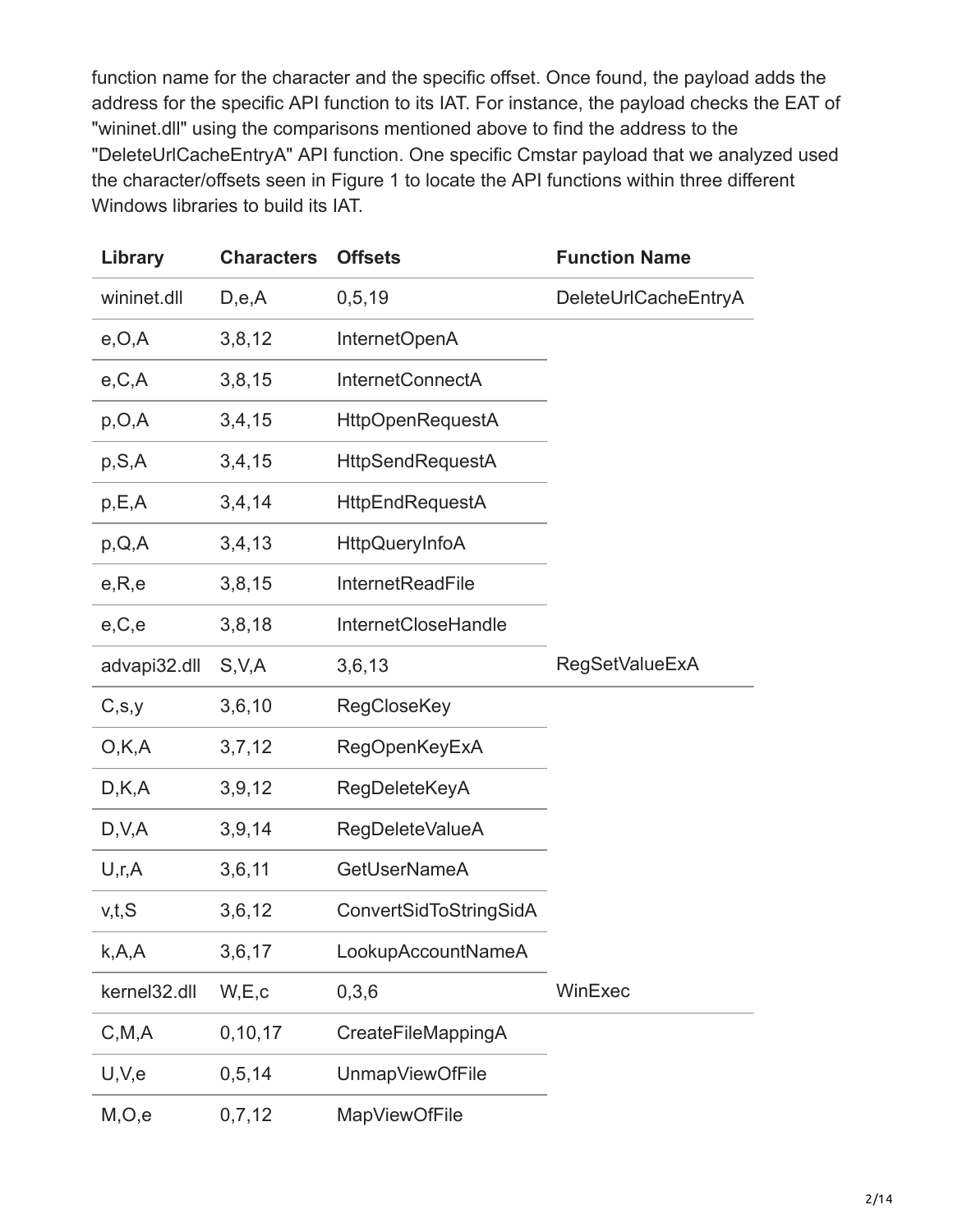**Figure 1**. Character and Offset Pairs Found in Cmstar Payload and the Resulting API Function Names

## **Cmstar Behavior**

After manually creating the IAT, Cmstar decrypts its configuration, several encrypted strings, and a piece of shellcode. The embedded configuration contains nothing more than a URL that Cmstar uses as its command and control (C2) location. The encrypted strings within the Trojan include fields used within the HTTP requests that Cmstar will create to communicate with its C2 server, as well as additional strings used to interact with the registry. The Cmstar sample associated with the MNKIT delivery document creates the following registry key to automatically execute at system startup:

- HKCU\Software\Microsoft\Windows\CurrentVersion\Run\xpsfiltsvcs: "rundll32.exe
- C:\DOCUME~1\ADMINI~1\LOCALS~1\Temp\xpsfiltsvcs.dll,XpsRegisterServer"

Unit 42 found an additional encrypted registry key that would allow Cmstar to automatically start up after reboots. However, the code does not decrypt, reference, or use the following registry key in any way, which suggests that the malware author left this artifact in the code after swapping to the run key listed above:

### HKCU\Software\Microsoft\CTF\LangBarAddIn

Cmstar also decrypts a 752-byte piece of shellcode that carries out communications with the C2 server, specifically by sending HTTP POST requests to the following URL:

```
http://happy.launchtrue[.]com:8080/cgl-bin/update.cgi
```
It should be noted that the C2 URL contains the string 'cgl-bin', which visually resembles the common cgi-bin folder used by many webservers to run server-side scripts. Unit 42 used the Palo Alto Networks AutoFocus threat intelligence service to locate additional samples using the 'cgl-bin' string within URLs of HTTP requests and found several samples of the Cmwhite tool associated with the LURID/Enfal downloader<sup>1</sup>, as seen in Figure 2.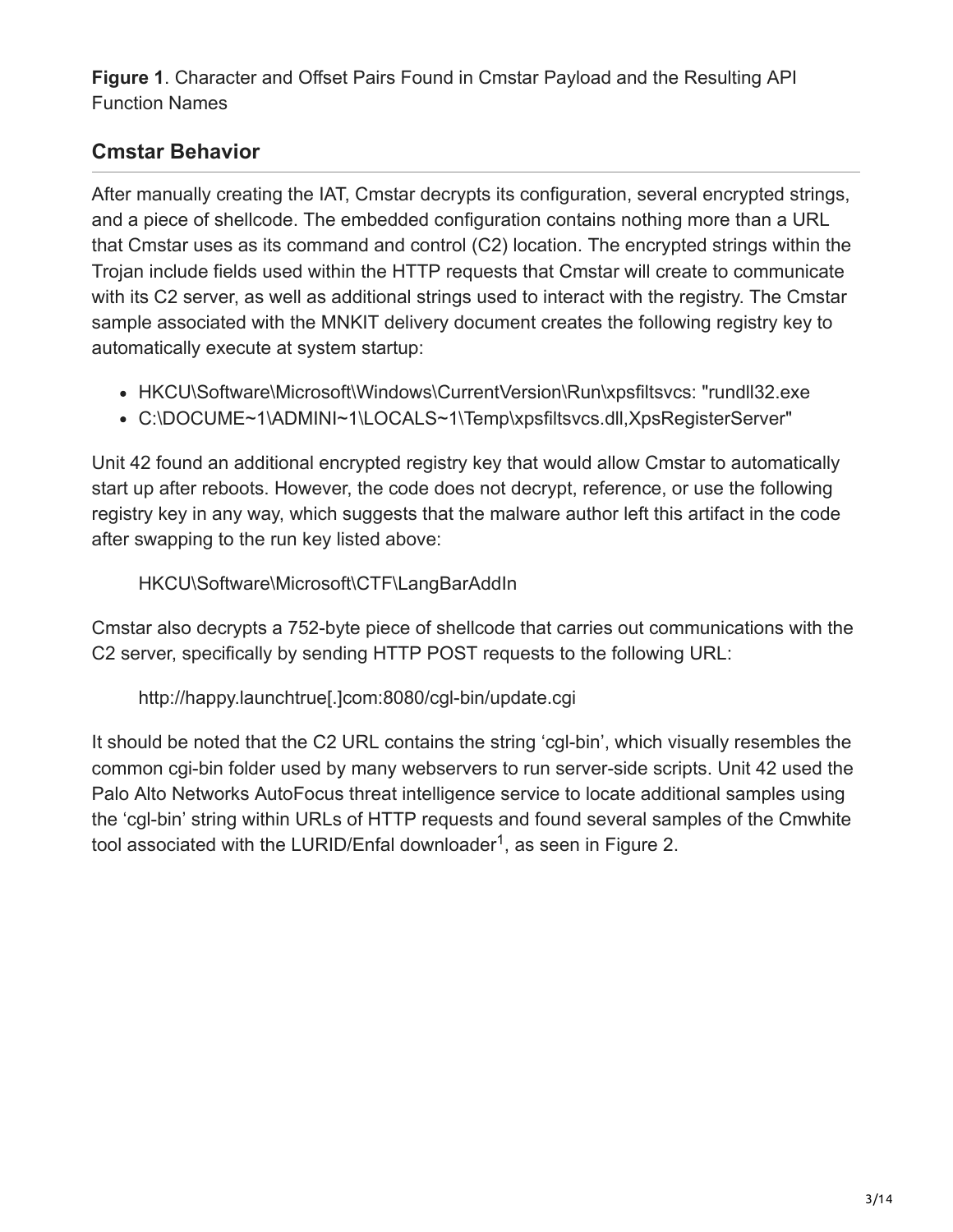

### **Figure 2**. Cmwhite Tools Using "cgl-bin" within HTTP Requests

Cmstar's HTTP POST requests sent to 'happy.launchtrue[.]com' contain data that the Trojan gathers from the infected machine that has the following structure:

### *<Windows Version number>@@<CPU Architecture (2 for x64, 1 for x86)>??<boolean for elevated privileges>]]\*\*<boolean if antivirus processes are found>!!<static version string>==*

In one example, Unit 42 observed the following data within an analysis environment, which was then encrypted using a single-byte XOR algorithm and a key of 0x45 before being sent to the C2 server:

### *510@@1??1]]\*\*0!!150316o==*

Helpfully, the malware author writes log messages to the 'DF64159.TMP' file, used for debugging purposes throughout the execution of the Cmstar downloader. The log messages are abbreviated strings that describe specific activities during the execution of the code. For instance, the downloader uses the CreateMutex to create a mutex named '{53A4988C-F91F-4054-9076-220AC5EC03F3}' to determine if another instance of the code is running. If the downloader determines another instance of itself is running, the code writes the string 'CM\*\*' - which happens to be the basis for the name of the Trojan - to the log file. Unit 42 created a Yara signature to detect Cmstar samples based on these debugging strings, which is available in the appendix.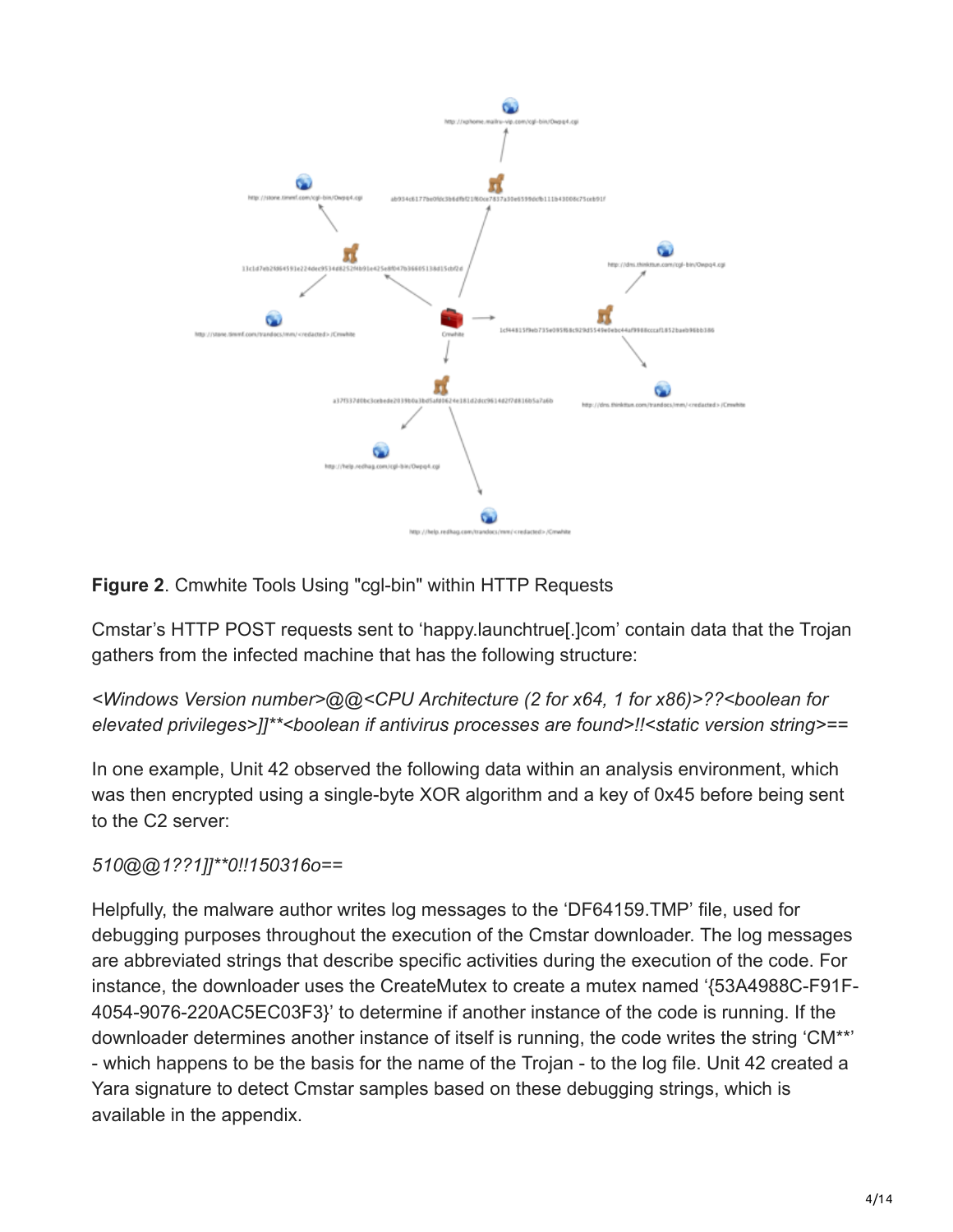### **Hashing Process Names**

As mentioned in the behavioral analysis section, the Cmstar downloader gathers systemspecific information to send to the C2 server. One such piece of information is the existence of specific running processes. Many malware families and tools check for the existence of antivirus, but the Cmstar tool does so in a clever way. Rather than including a list of strings of associated processes, Cmstar enumerates the running processes and subjects these process names to a hashing algorithm. The results of this algorithm are then compared against three static values: 0x1E00AFA, 0xBEE091E8 and 0xD46FCDFA. Unit 42 reverse engineered the algorithm and created the function seen below to generate hashes in order to determine the processes Cmstar is trying to find:

| 1                        | def hashStr(st):                                  |
|--------------------------|---------------------------------------------------|
| 2<br>$\mathfrak{S}$<br>4 | $hash = 0$                                        |
| 5<br>6                   | $count = 0$                                       |
| $\overline{7}$<br>8      | while count $\leq$ len(st):                       |
| 9<br>10                  | $h1 = (hash<<0x13)80xFFFFFFF$                     |
| 11                       | $h2 = (hash > 0x0d) & 0xFFFFFFF$                  |
| 12<br>13                 | $h3 = (h1 h2)80xFFFFFFF$                          |
| 14<br>15                 | hash = $(h3 + (ord(st[count])^00x4a))&0xFFFFFFFF$ |
| 16<br>17                 | count $+= 1$                                      |
| 18<br>19<br>20<br>21     | return hash                                       |

Unit 42 found that the string 'avp' subjected to the algorithm above results in the value 0x1E00AFA, which suggests the Cmstar sample specifically looks for Kaspersky's Anti-virus product (avp.exe) running on the compromised system. If the Trojan finds processes whose hash matches the three values mentioned earlier, it sets a boolean value (the character '1') within the data sent to the C2 server and continues carrying out its functionality. Rather than altering its activities, Cmstar only notifies the C2 server if a system is running one of these processes, suggesting that the threat actors might employ this technique as a filtering mechanism to ignore analysis systems and researchers.

### **Threat Infrastructure**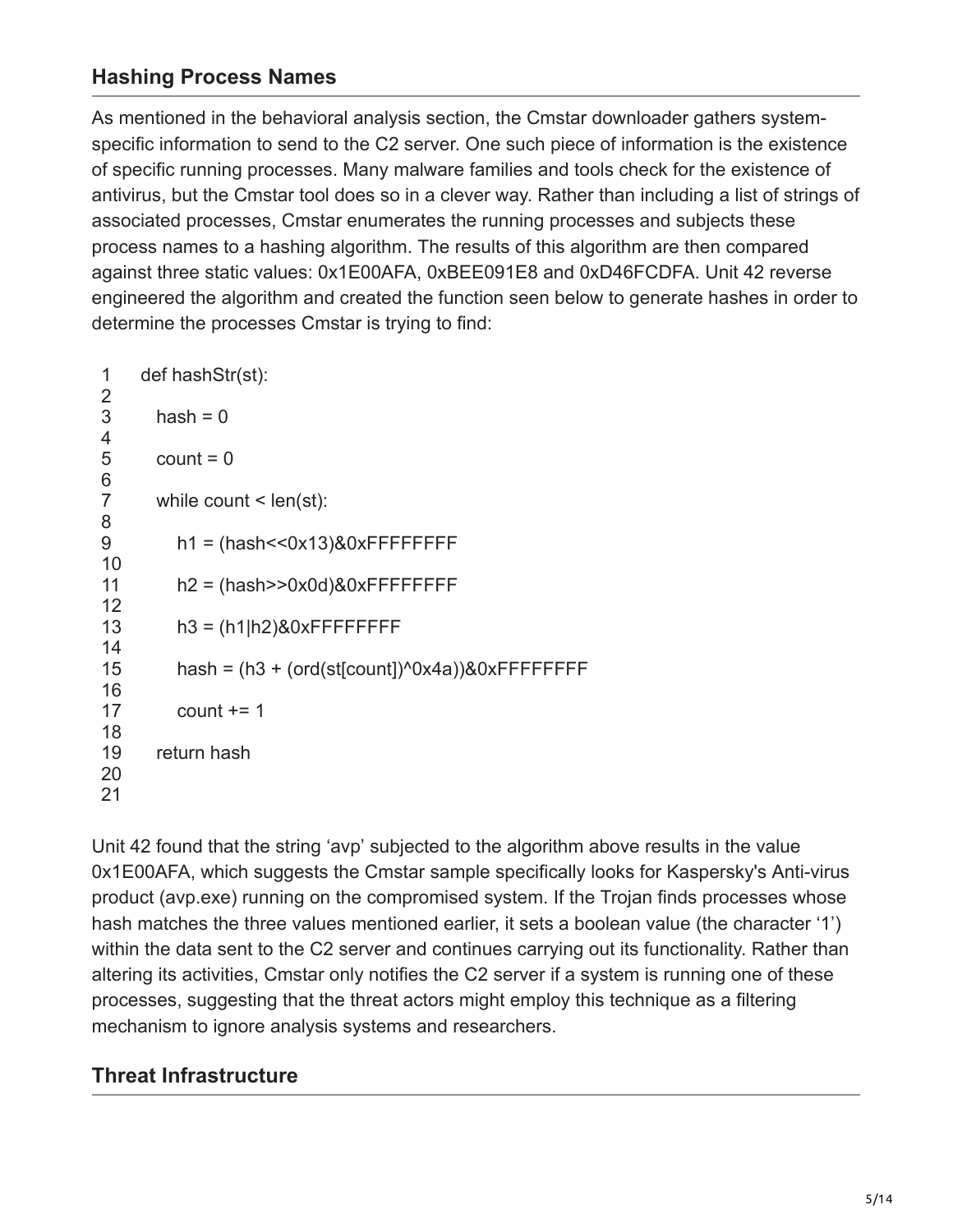In order to determine the intrusion set involved with the Cmstar, Unit 42 enumerated infrastructure used by the downloader for its C2 servers. The related infrastructure chart in Figure 3 shows a rather large cluster of related entities with one small set of entities that do not share any related entities with the larger cluster.



**Figure 3**. Infrastructure and Entites Related to Cmstar

As seen in the chart above, the C2 domain 'happy.launchtrue[.]com' was originally registered using the email address 'WANGMINGHUA6@GMAIL[.]COM'. When Unit 42 used the Palo Alto Networks AutoFocus threat intelligence service to locate additional Cmstar samples, we found several with C2 domains that also had the same original registrant:

- links.dogsforhelp[.]com
- three.earewq[.]com
- question.eboregi[.]com
- here.pechooin[.]com
- sarey.phdreport[.]com
- bakler.featurvoice[.]com

The only known Cmstar C2 domain not initially registered by the email address was help.ubxpi0s[.]com. Further analysis revealed that additional domains related to Cmstar C2 domains were also originally registered using the email address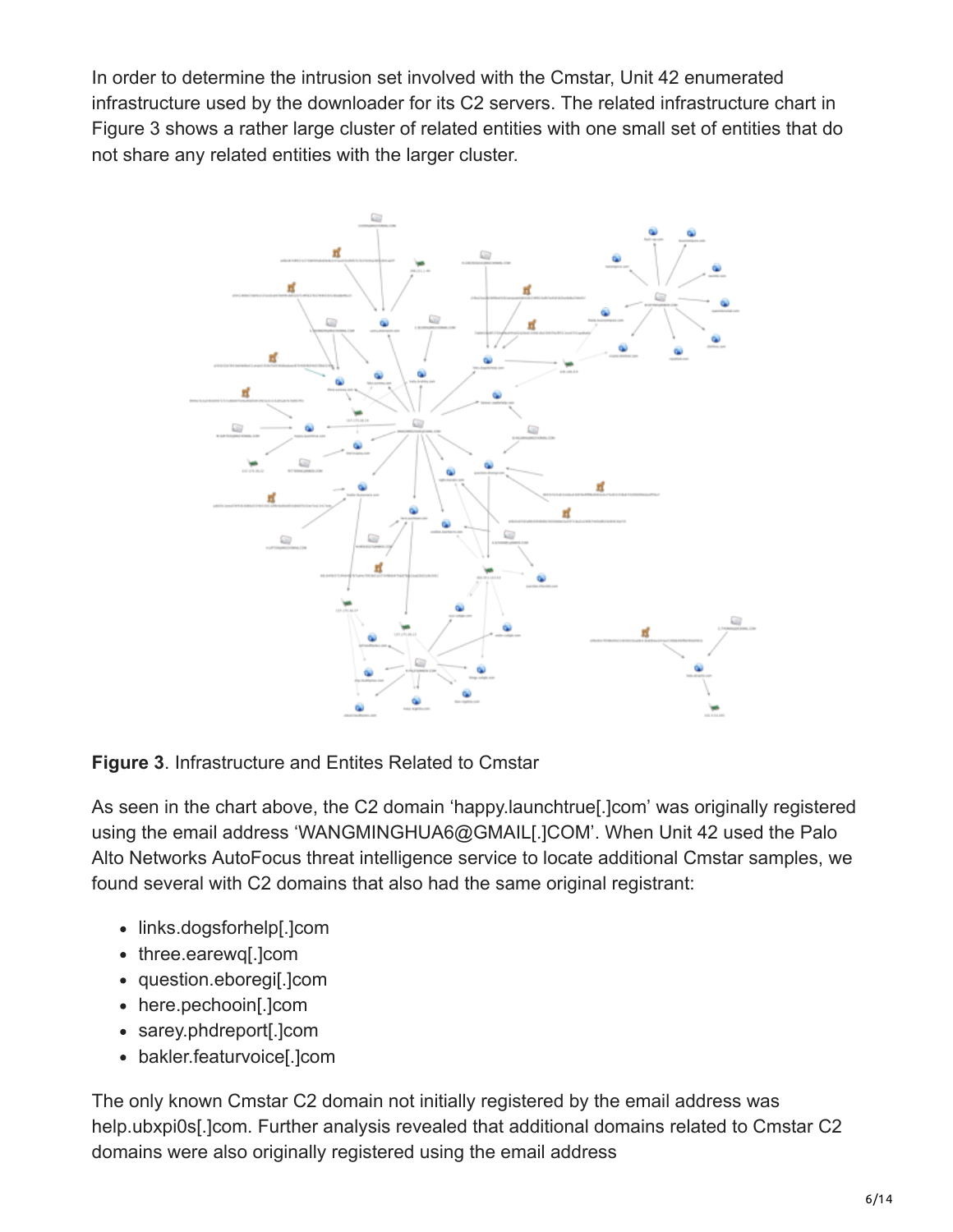'WANGMINGHUA6@GMAIL[.]COM' and updated to the current information within a few days. In addition, this was the original registrant for C2 domain used in our Google Code blog<sup>2</sup>, indicating this registrant email is likely a re-seller, and/or someone who initially sets up infrastructure for particular APT threat actors.

- forever.cowforhelp[.]com
- question.shiesiido[.]com
- endline.biortherm[.]com
- right.marubir[.]com
- baby.brabbq[.]com
- lind.kruptcy[.]com

The rest of the domains related to the Cmstar infrastructure did not use the original registrant noted above, but instead kept the same information initially used to register them. The difference in domain registration patterns could indicate threat actor preference, or could indicate there are at least two groups using this malware whose infrastructure at times overlaps.

- under.suttgte[.]com
- help.ubxpi0s[.]com
- finally.basiccompare[.]com
- crystal.diskfunc[.]com
- queenfansclub[.]com
- novnitie[.]com
- flash-vip[.]com
- replyfunt[.]com
- natcongress[.]com
- keep.regebky[.]com
- love.regebky[.]com

Interestingly, the updated registrant information (or original, in the cases where it wasn't changed) for all of the C2 domains in this blog has also been used to register scam sites, most purporting to sell knock-off designer products like shoes, software, or cell phones. The contact emails and contact names can vary, but the address is re-used. Blue Coat noted this pattern as well in a blog published late last year, which also noted the 'WANGMINGHUA6@GMAIL[.]COM' registrant email.<sup>3</sup> It is not known whether the threat actors conducting the malicious activity are also behind the scam sites.

# **Conclusion**

The Cmstar tool has several interesting features, including a previously unseen method of manually creating its import address table using an API function name character to offset mapping techniques, and a hashing algorithm used to find antivirus processes on an infected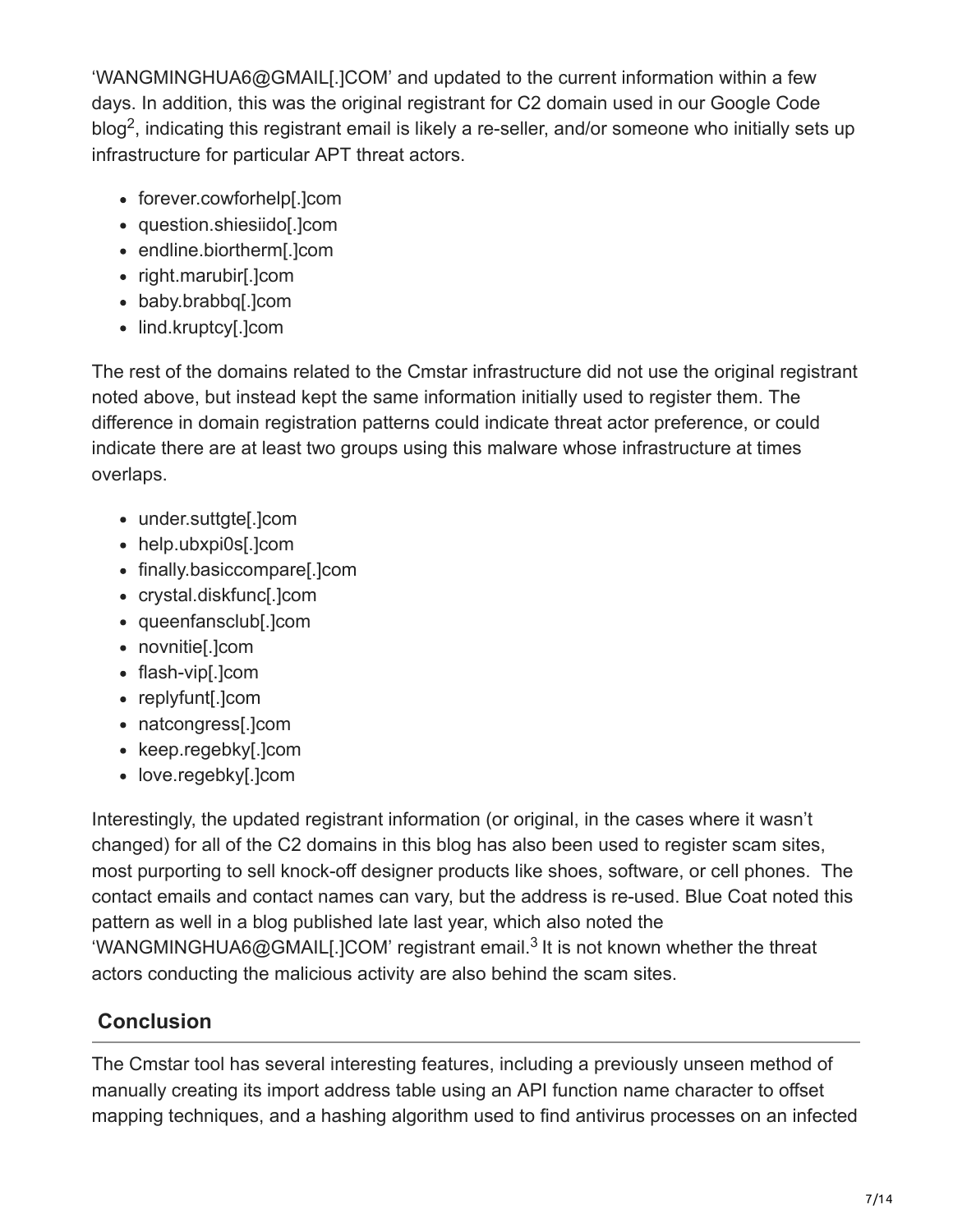system. Both of these features are noteworthy and may provide the ability to correlate future tools to the same group and/or malware authors.

The URL used by Cmstar to communicate with its C2 server, as well as significant infrastructure overlap, show a direct relationship between the Cmstar downloader, Lurid/Enfal and Cmwhite tools. In a majority of the cases, threat actors using the Cmstar downloader initially register the C2 domains using the email address 'WANGMINGHUA6@GMAIL[.]COM' and later change the registration information to include a different email address. Unit 42 cannot positively confirm that the threat actors control the 'WANGMINGHUA6@GMAIL[.]COM' email address, or if the email address belongs to a reseller that the threat actors buy domains from to create their infrastructure; however, we do believe this is an interesting TTP worth tracking in future infrastructure enumeration.

- 1. THE "LURID"DOWNLOADER Nart Villeneuve and David Sancho <http://la.trendmicro.com/media/misc/lurid-downloader-enfal-report-en.pdf>
- 2. [Attacks on East Asia using Google Code for Command and Control](https://blog.paloaltonetworks.com/2014/08/attacks-east-asia-using-google-code-command-control/) Jen Miller-Osborn and Rob Downs -- https://blog.paloaltonetworks.com/2014/08/attacks-eastasia-using-google-code-command-control/
- 3. Linking APTs from 2011 and 2014 to an Active Scam Network Kiel Wadner [- https://www.bluecoat.com/security-blog/2014-10-08/linking-apts-2011-and-2014](https://www.bluecoat.com/security-blog/2014-10-08/linking-apts-2011-and-2014-active-scam-network) active-scam-network

### **Appendix**

### **Known Cmstar Downloaders**

Filename: xpsfiltsvcs.tmp SHA256: 239a25ac2b38f0be9392ceeaeab0d64cb239f033af07ed56565ba9d6a7ddcf1f C2: links.dogsforhelp.com

Filename: xpsfiltsvcs.tmp SHA256: 6b557c22ab12e8ea43d29e4f9f8a9483e3e75cd41338a674c9069b6dacdf7ba7 C2: question.eboregi.com

Filename: xpsfiltsvcs.tmp SHA256: 7ade616a8f1750cecba944a02e2bce1340b18a55697b29f721ccc4701aadba6e C2: links.dogsforhelp.com

Filename: xpsfiltsvcs.tmp SHA256: 88184983733f4d4fa767ad4e7993b01c5754f868470dd78ac1bad2b02c9e5001 C2: here.pechooin.com

Filename: xpsfiltsvcs.tmp SHA256: b9d597aea53023727d8564e47e903b652f5e98a2c32bdc23bc4936448fb2d593 C2: question.eboregi.com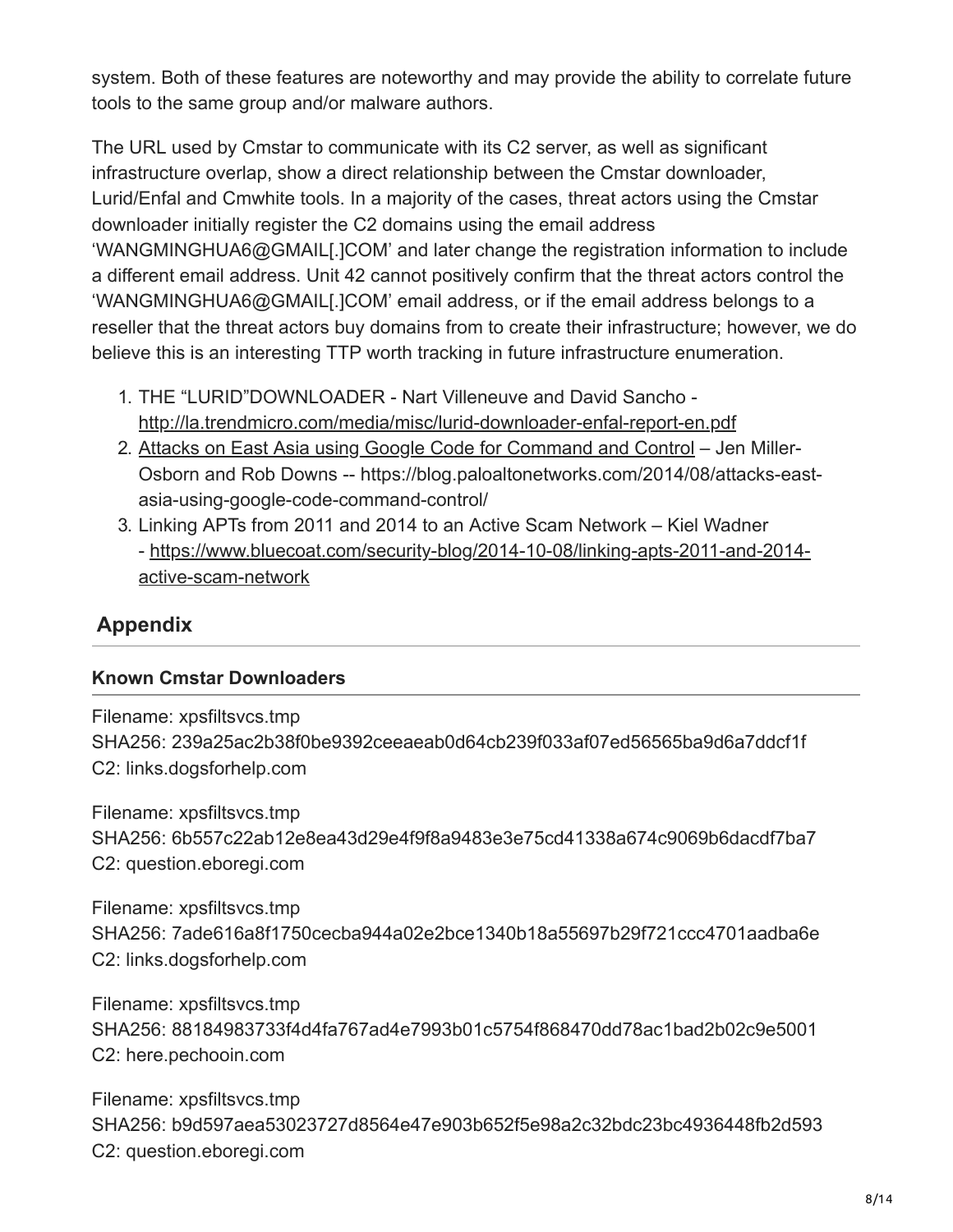Filename: xpsfiltsvcs.tmp SHA256: e0b3cc07d3a9b509480b240368dee2a29713ea1e240674c0ccf610c84810a7c5 C2: question.eboregi.com

Filename: xpsfiltsvcs.txt SHA256: f4b8f71c0e10a345a855763e01033e2144e949c8f98c271755cc025e3f55b7da C2: three.earewq.com

Filename: xpsfiltsvcs.tmp SHA256: 2e00a98212c5a2015d12612f0d26039a0c2dfee3e1b384675f613e683f276e02 C2: bakler.featurvoice.com

Filename: xpsfiltsvcs.dll SHA256: 42ed2edc37b957266ff7b02955a007dd82d955c09ef7be23e685d938e40ad61d C2: turber.xoxcobbs.com

Filename: xpsfiltsvcs.dll SHA256: 9b9cc7e2a2481b0472721e6b87f1eba4faf2d419d1e2c115a91ab7e7e6fc7f7c C2: happy.launchtrue.com

Filename: xpsfiltsvcs.tmp SHA256: a330c52b7643de9d8be51a4ae0150b7b8390dbabaea9704069694835fbd3298e C2: three.earewq.com

Filename: xpsfiltsvcs.tmp SHA256: a8fa487d9f2152738bf49c8c69e8a147aae55c06f37c7e25026a28f21601ad7f C2: sarey.phdreport.com

Filename: xpsfiltsvcs.tmp SHA256: c99c0b37f2fd64fa523d39c35ead6416a684ae203ae728feb5feff8490eb902c C2: help.ubxpi0s.com

Filename: xpsfiltsvcs.tmp SHA256: d541280b37dd5e2101cc5cd47b0991b8320714f5627b37646330136cddef0c23 C2: three.earewq.com

Filename: coyote\_load.dll SHA256: adb05c1eecd789582886b3354b53831df9c9a06e891bb687633ee7ce21417edc C2: bakler.featurvoice.com

#### **Delivery Documents Installing Cmstar**

Filename: Какая реформа армии нужна Украине.doc (What is needed reform of the army Ukraine.doc) MD5: 76ffb9c2d8d0ae46e8ea792ffacc8018 SHA256: c26c67eac20614038aaadfda19b604862926433333893d65332928b5e36796aa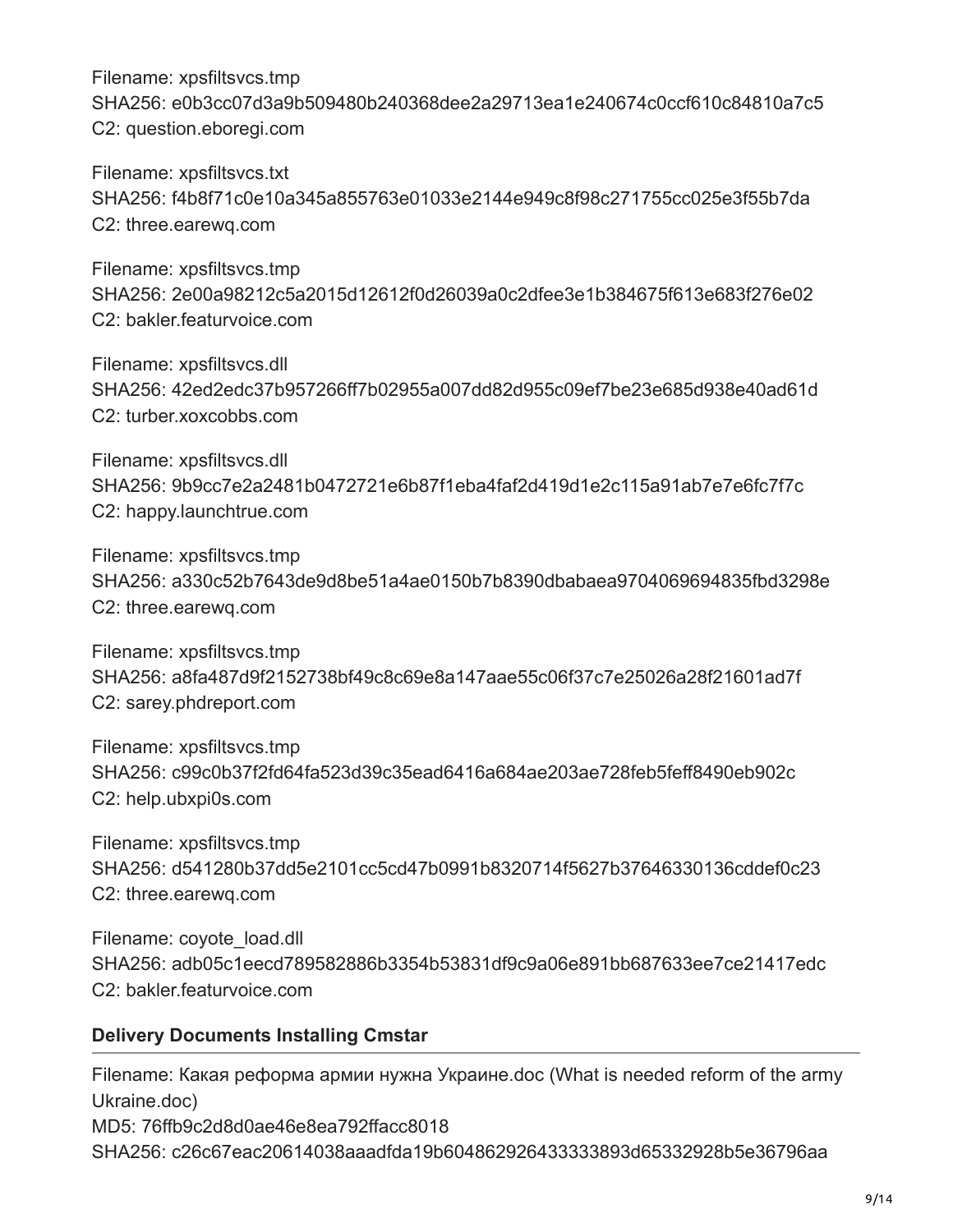Type: MIME entity text Toolkit: MNKit Author: User123 Last Saved By: User123 Created: 2012-05-01T14:08:00Z Modified: 2012-05-01T14:12:00Z

Filename: запуск ракеты-носителя Союз.doc (launch of the carrier rocket Soyuz.doc) MD5: 6fdeadacfe1dafd2293ce5c4e178b668 SHA256: e39b0e777ef0135c1f737b67988df70c2e6303c3d2b01d3cdea3efc1d03d9ad9 Type: Microsoft Office Word 97-2003 Document Toolkit: Tran Duy Linh Created: 2012:11:23 04:35:00 Modified: 2012:11:23 04:39:00 Company: DLC Corporation

Filename: РФ\_КНР\_сельское\_хозяйство.doc (RF China Agriculture and Economy.doc) MD5: 9da10a36daf845367e0fc2f3e7e54336 SHA256: a0aeb172a72442d2c2c02e1d32b48accb9975c4da7742df24d9350a8ccd401f2 Type: Microsoft Office Word 97-2003 Document Toolkit: Tran Duy Linh Created: 2012:11:23 04:35:00 Modified: 2012:11:23 04:39:00 Company: DLC Corporation

Filename: Ерөнхий сайд асан Н.Алтанхуягийг шалгаж эхэлжээ.doc (Former Prime Minister started to check with their lethargy.doc) MD5: f7d47e1de4f5f4ad530bca0fc080ea53 SHA256: 4883286b8229a2c43db17eb1e1c5bd79d1933e840cdfedff80d5b99a84c9e39f Type: Microsoft Office Word 97-2003 Document Toolkit: Tran Duy Linh Created: 2012:11:23 04:35:00 Modified: 2012:11:23 04:39:00 Company: DLC Corporation

Filename: запуск ракеты-носителя Союз.doc (launch of the carrier rocket Soyuz.doc) MD5: 6fdeadacfe1dafd2293ce5c4e178b668 SHA256: e39b0e777ef0135c1f737b67988df70c2e6303c3d2b01d3cdea3efc1d03d9ad9 Type: Microsoft Office Word 97-2003 Document Toolkit: Tran Duy Linh Created: 2012:11:23 04:35:00 Modified: 2012:11:23 04:39:00 Company: DLC Corporation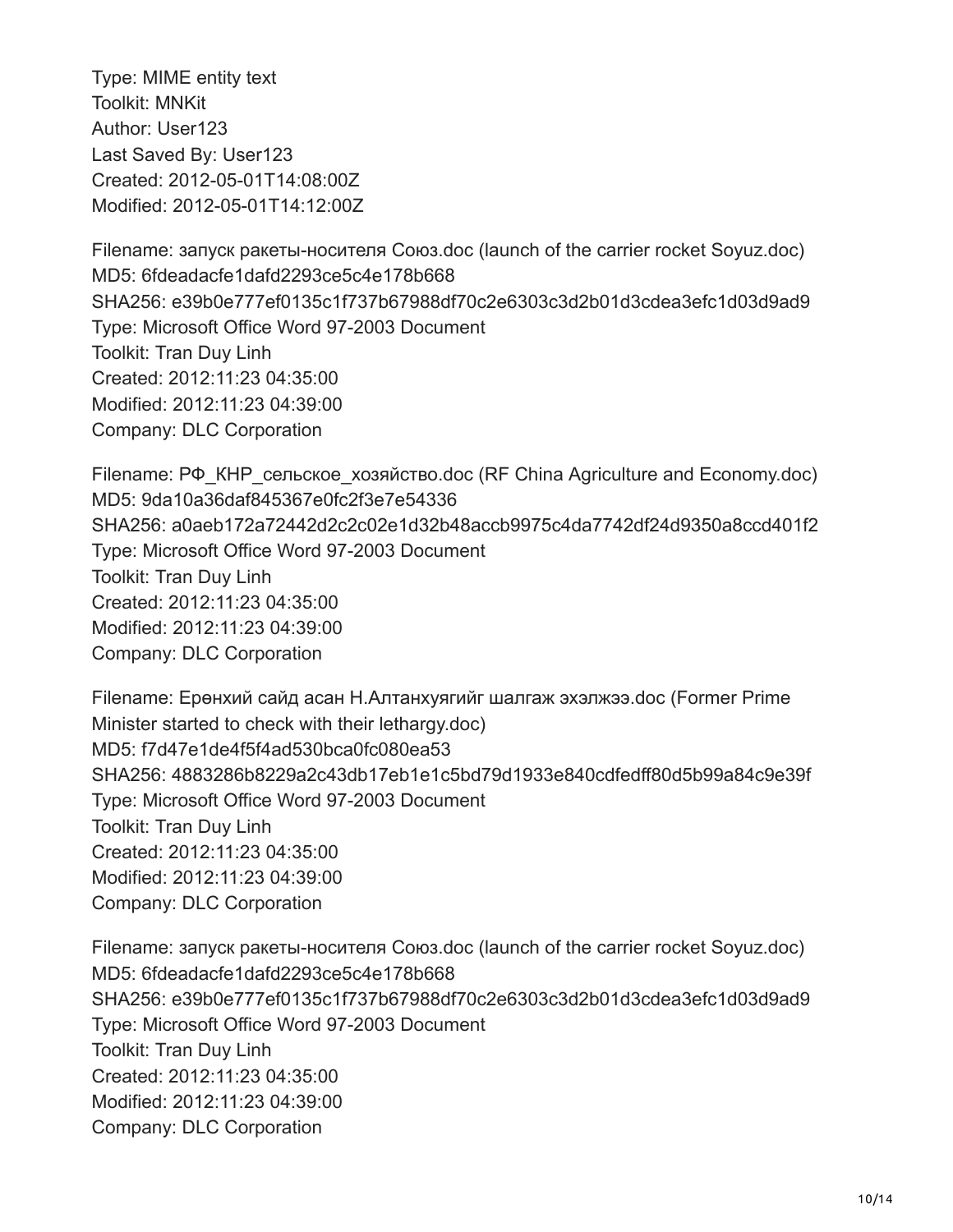MD5: 5aeb8a5aa8f6e2408016cbd13b3dfaf0 SHA256: df34aa9c8021f1f0bdf33249908efc4a9628941453ad79b281b3a46bf9a7f37f Type: Microsoft Office Word 97-2003 Document Toolkit: Tran Duy Linh Created: 2012:11:23 04:35:00 Modified: 2012:11:23 04:39:00 Company: DLC Corporation

Filename: Путины урилга.doc (Putin's invitation.doc) SHA256: 45027d11ab783993c413f97e8e29759d04b04564f8916f005f5c632f291697bb Type: Microsoft Office Word 97-2003 Document Toolkit: Tran Duy Linh Created: 2012:11:23 04:35:00 Modified: 2012:11:23 04:39:00 Company: DLC Corporation

MD5: 46bf922d9ae07a9bc3667a374605bdbb SHA256: 7dc78caf515d1d3d2b84be7c023ccbd0b4fd670a42babcbcbd5a5ba65bbdd166 Type: Microsoft Office Word 97-2003 Document Toolkit: Tran Duy Linh Created: 2012:11:23 04:35:00 Modified: 2012:11:23 04:39:00 Company: DLC Corporation

Filename: Армия-2015.doc (Army-2015.doc) MD5: 783a423f5e285269126d0d98f53c795b SHA256: 5b338decffe665a2141d1079c32b2d612057d1fdbfddf198cc28003dae7f0516 Type: Microsoft Office Word 97-2003 Document Toolkit: Tran Duy Linh Created: 2012:11:23 04:35:00 Modified: 2012:11:23 04:39:00 Company: DLC Corporation

Filename: С днём 70 лет победы.doc (Happy 70 years of victory.doc) MD5: 510b3272342765743a202373261c08da SHA256: 0a10d7bb317dceccd05d18408fd6b8b12c784910e5f7e035ee22c2c5d7e4cbf5 Type: Microsoft Office Word 97-2003 Document Toolkit: Tran Duy Linh Created: 2012:11:23 04:35:00 Modified: 2012:11:23 04:39:00 Company: DLC Corporation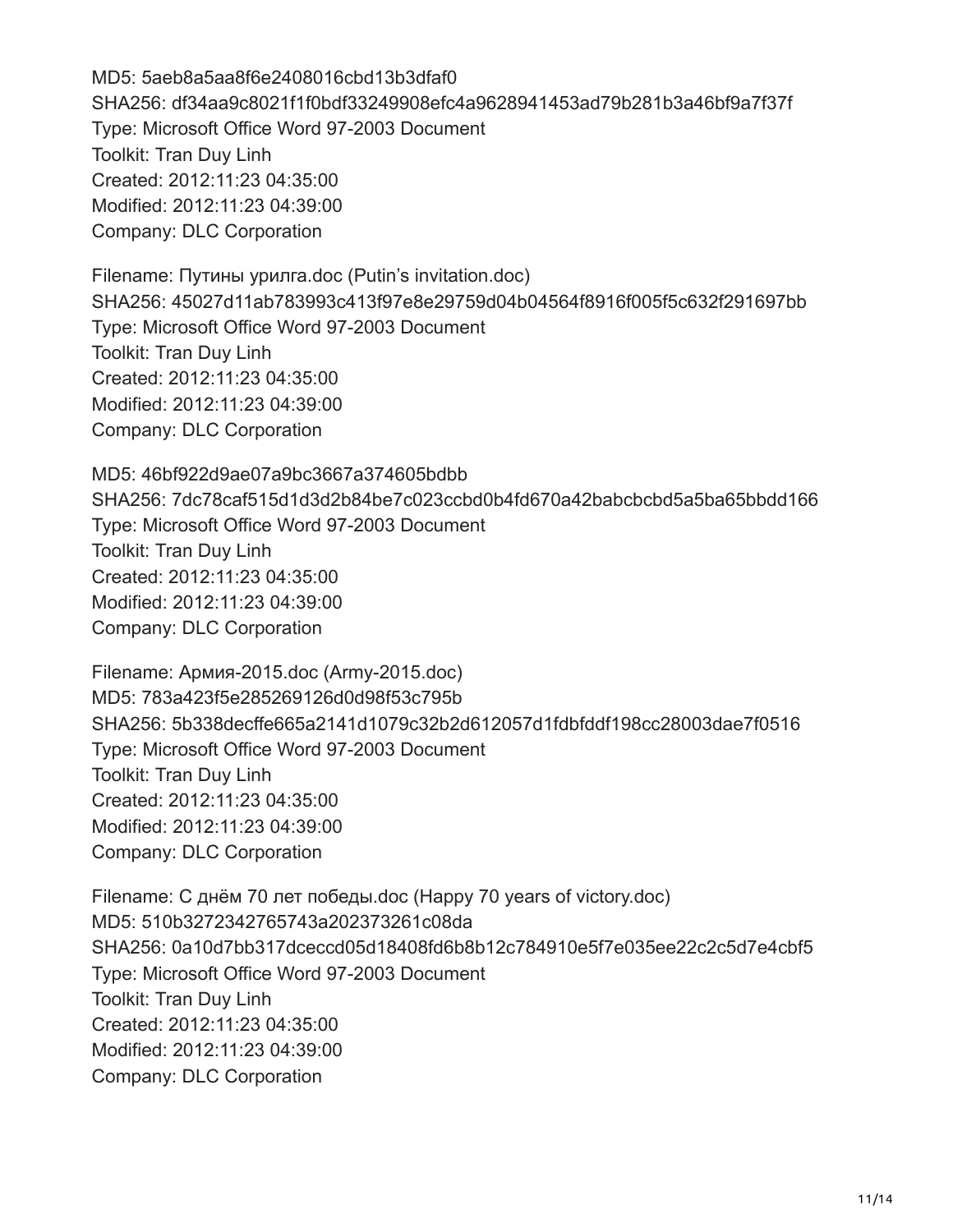Filename: new resume.doc MD5: c5ae7bd6aec1e01aa53edcf41962ac04 SHA256: 87bcc6d18c6a81d92d826b232703dee84b522bd1d0cae56f74bcf58fdca0930e Type: Microsoft Office Word 97-2003 Document Toolkit: Tran Duy Linh Created: 2012:11:23 04:35:00 Modified: 2012:11:23 04:39:00 Company: DLC Corporation

MD5: 3d41e3c902502c8b0ea30f5947307d56 SHA256: b65dd4da9f83c11fcb5beaec43fabd0df0f7cb61de94d874f969ca926e085515 Type: Microsoft Office Word 97-2003 Document Toolkit: Tran Duy Linh Created: 2012:11:23 04:35:00 Modified: 2012:11:23 04:39:00 Company: DLC Corporation

Filename: Центр-2015.doc (Center-2015.doc) MD5: 94499ff857451ab7ef8823bf067189e7 SHA256: 671dfc4d47a43cf0bd9205a0f654dcd5050175aef54b69388b0c5f4610896c6a Type: Microsoft Office Word 97-2003 Document Toolkit: Tran Duy Linh Created: 2012:11:23 04:35:00 Modified: 2012:11:23 04:39:00 Company: DLC Corporation Related Cmwhite Tools

MD5: 3fff0bf6847d0d056636caef9c3056c3 SHA256: 13c1d7eb2fd64591e224dec9534d8252f4b91e425e8f047b36605138d15cbf2d C2: stone.timmf.com

MD5: 30a6c3c7723fe14c4b6960fa3e4e57ba SHA256: ab934c6177be0fdc3b6dfbf21f60ce7837a30e6599dcfb111b43008c75ceb91f C2: xphome.mailru-vip.com C2: error.yandex-pro.com

MD5: e0417547ba54b58bb2c8f795bca0345c SHA256: 1cf44815f9eb735e095f68c929d5549e0ebc44af9988cccaf1852baeb96bb386 C2: dns.thinkttun.com

MD5: d05f012c9c1a7fb669a07070be821072 SHA256: a37f337d0bc3cebede2039b0a3bd5afd0624e181d2dcc9614d2f7d816b5a7a6b C2: help.redhag.com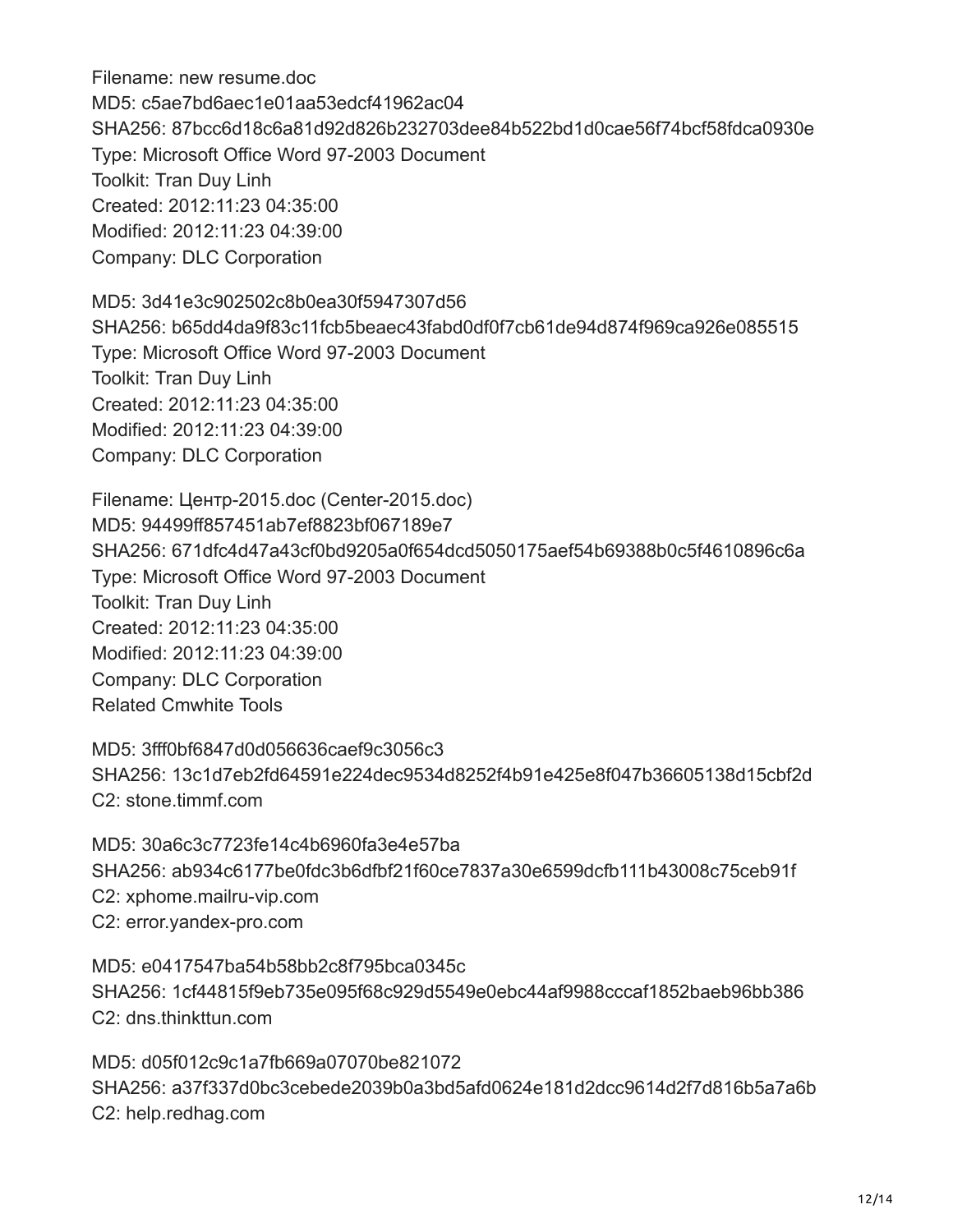#### **Cmstar Yara Rule**

```
1
2
3
4
5
6
7
8
9
10
11
12
13
14
date = "5/10/2015"
15
16
strings:
17
18
19
20
$d2 = "TKE\x0d\x0a" fullword
21
22
23
24
$d4 = "VPS\x0d\x0a" fullword
25
26
$d5 = "WFSE\x0d\x0a" fullword
27
28
29
30
$d7 = "CM**\x0d\x0a" fullword
31
32
condition:
33
34
35
    rule ce_enfal_cmstar_debug_msg
    {
    meta:
    author = "rfalcone"
    description = "Detects the static debug strings within CMSTAR"
    reference =
    "9b9cc7e2a2481b0472721e6b87f1eba4faf2d419d1e2c115a91ab7e7e6fc7f7c"
   $d1 = "EEE\x0d\x0a" fullword
   $d3 = "VPE\x0d\x0a" fullword
   $d6 = "WFSS\x0d\x0a" fullword
   uint16(0) == 0x5a4d and all of $d^*)
    }
```
#### **Get updates from Palo Alto Networks!**

Sign up to receive the latest news, cyber threat intelligence and research from us